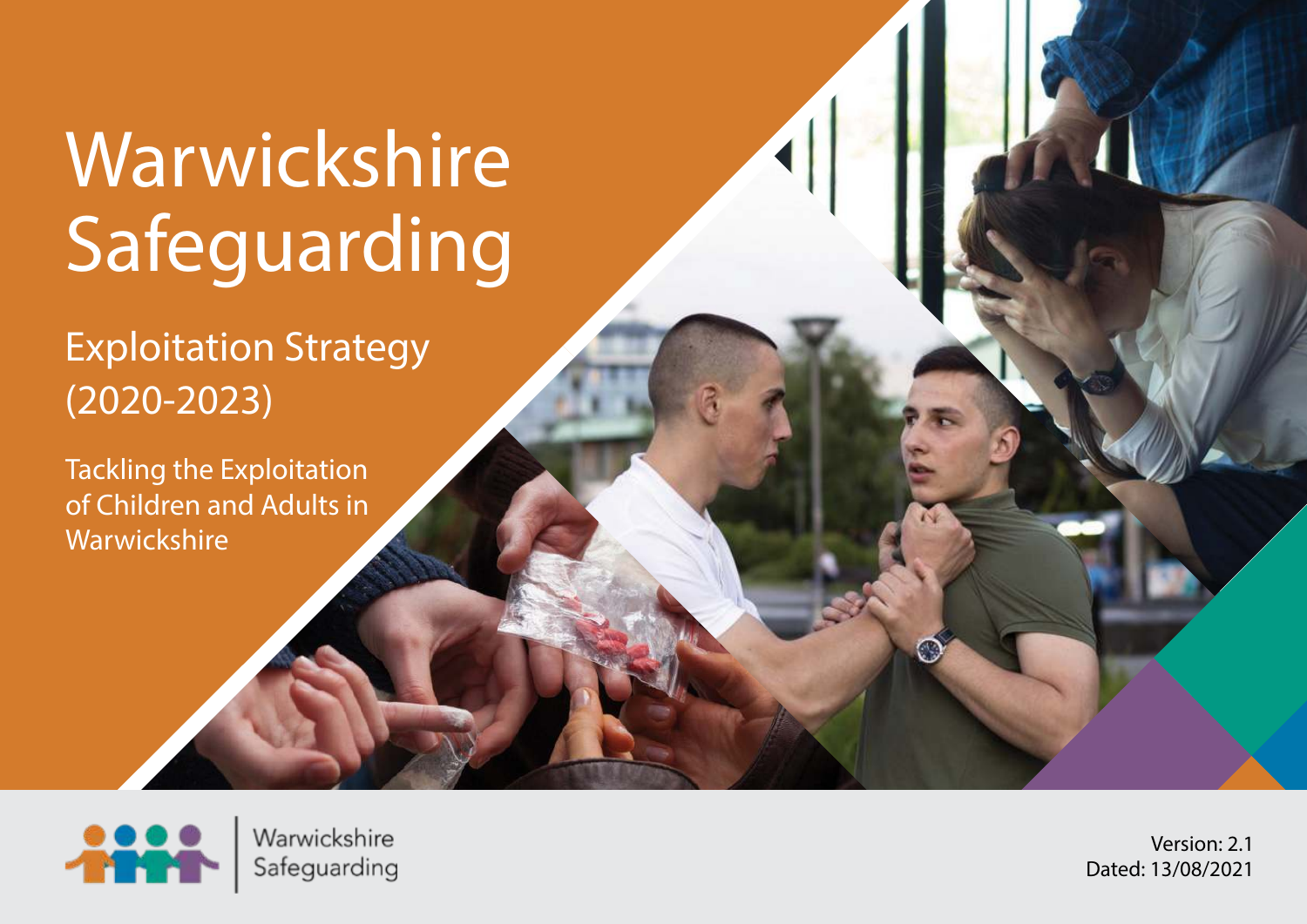# **Contents**

| Chapter | <b>Title</b>                                         | Page |
|---------|------------------------------------------------------|------|
|         | Introduction & Context                               | 3    |
| 2       | Definition                                           | 5    |
| 3       | Ambition and Strategic Priorities                    | 9    |
| 4       | Warwickshire Practice Approach                       | 10   |
| 5       | Missing People                                       | 12   |
| 6       | Dataset and Measuring Success                        | 14   |
| 7       | <b>Strategic Thematic Review</b>                     | 15   |
| 8       | Warwickshire Exploitation Snapshot Questionnaire     | 16   |
| 9       | Tackling Child Exploitation (TCE) Research Programme | 17   |
| 10      | Role of the Exploitation Subgroup                    | 19   |

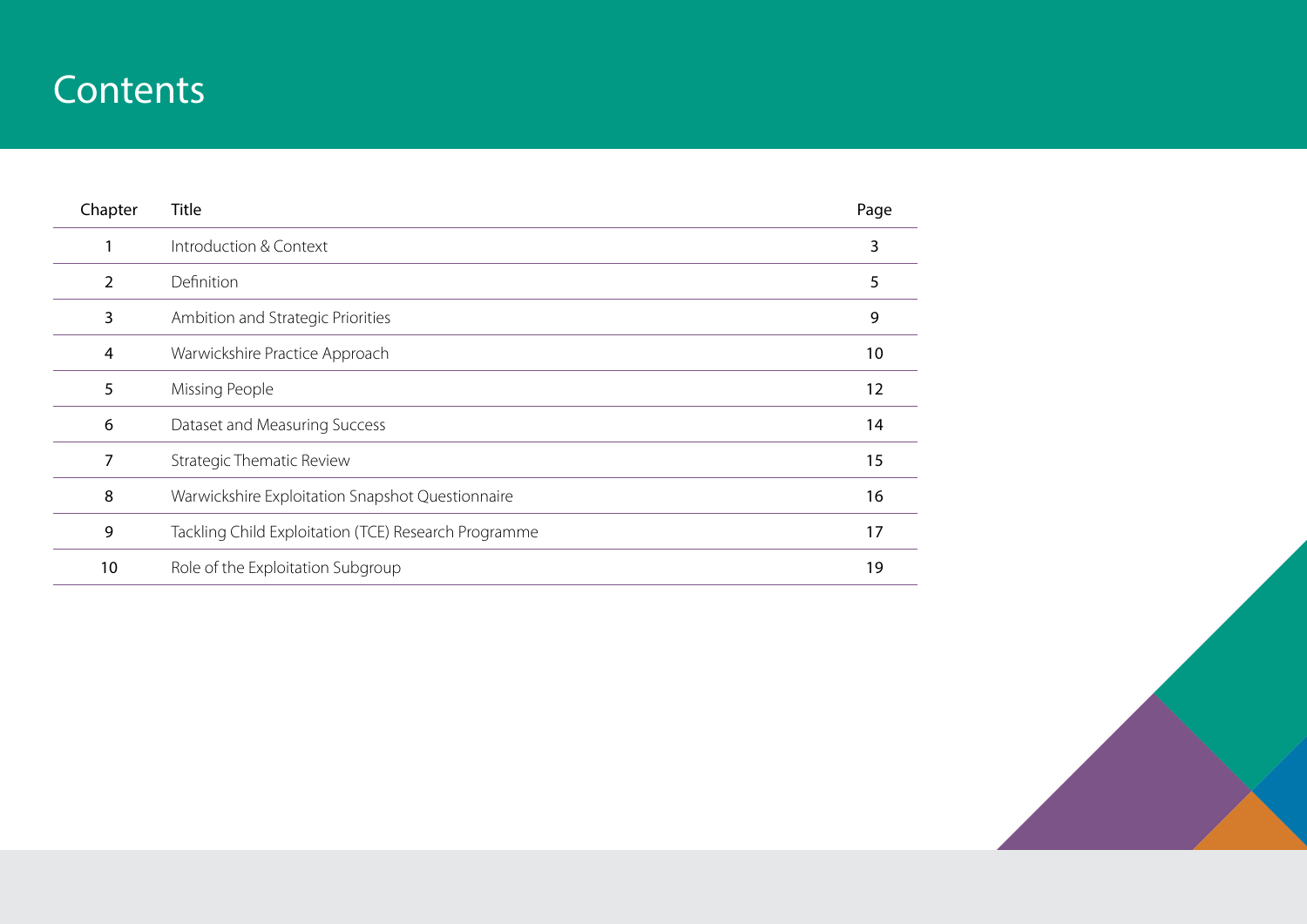# **1.** Introduction & Context

This strategy has been written to ensure that Warwickshire Safeguarding Partnership is working together to foster a greater understanding of exploitation, the impact it has on children, young people, adults with care and support needs, and the wider community, and to improve the lives of those who are at risk.

The safeguarding of children, young people and adults with care and support needs from the harm caused by exploitation is a core priority of Warwickshire Safeguarding Partnership. Our approach to tackling the problem must be multi agency and collaborative to ensure those at risk are protected from harm.

The scope of this strategy crosses the domains of sexual exploitation, missing children, gangs, criminal exploitation, organised crime, cuckooing, trafficking, hate crime and prevent/extremism.

This strategy should be read alongside:



WARWICKSHIRE POLICE AND CRIME PLAN 2016 – 2021 VERSION - 9TH OCTOBER 2019 **Putting Victims and Survivors First Ensuring Efficient and Effective Policing Protecting People from Harm Preventing and Reducing Crime** 

 $\begin{picture}(180,10) \put(0,0){\line(1,0){10}} \put(10,0){\line(1,0){10}} \put(10,0){\line(1,0){10}} \put(10,0){\line(1,0){10}} \put(10,0){\line(1,0){10}} \put(10,0){\line(1,0){10}} \put(10,0){\line(1,0){10}} \put(10,0){\line(1,0){10}} \put(10,0){\line(1,0){10}} \put(10,0){\line(1,0){10}} \put(10,0){\line(1,0){10}} \put(10,0){\line($ 

### • **['Somethings Not Right'](https://warwickshirecse.co.uk/)**

– multi-agency campaign to raise awareness of CSE

#### • **[Warwickshire Police and Crime Plan 2016 - 2021](http://Warwickshire Police and Crime Plan 2016 - 2021)**

### **Context**

The criminal exploitation of children and adults is endemic in most communities across the country and Warwickshire is no exception to this. The exploitation often occurs in plain sight.

There is frequent reference in the national and local media to County Lines, in this model, organised criminal networks typically exploit children and adults to distribute drugs and money across the country through dedicated mobile phone lines (often from cities to counties – hence the term county lines).

### **County Lines is only one of the forms of criminal exploitation taking place in Warwickshire.**

People in Warwickshire are being forced to work in cannabis factories, forced to shoplift, forced to threaten violence against others, sexually exploited or victims of labour exploitation. Often those being exploited are controlled using threats, violence and sexual abuse, leaving them traumatised and living in fear. Some of those being exploited will be dependent upon the exploiter for critical care and support, they may not even realise they are being exploited.

Victims can be targeted in a range of ways, through face-to-face interactions, online through social media or other platforms. Criminal groups can hijack popular culture such as music videos to entice young people into criminal exploitation. Victims can also be exploited by partners, family, 'friends' and neighbours.

The exploiters take advantage of vulnerability when targeting victims. The victim could have grown up in poverty, have learning difficulties, been excluded from school, they could suffer from poor mental health or have substance misuse issues. It is also known that gender, age, ethnicity, homelessness and social isolation can be factors. In reality the factors that could put a person at risk of exploitation are extensive.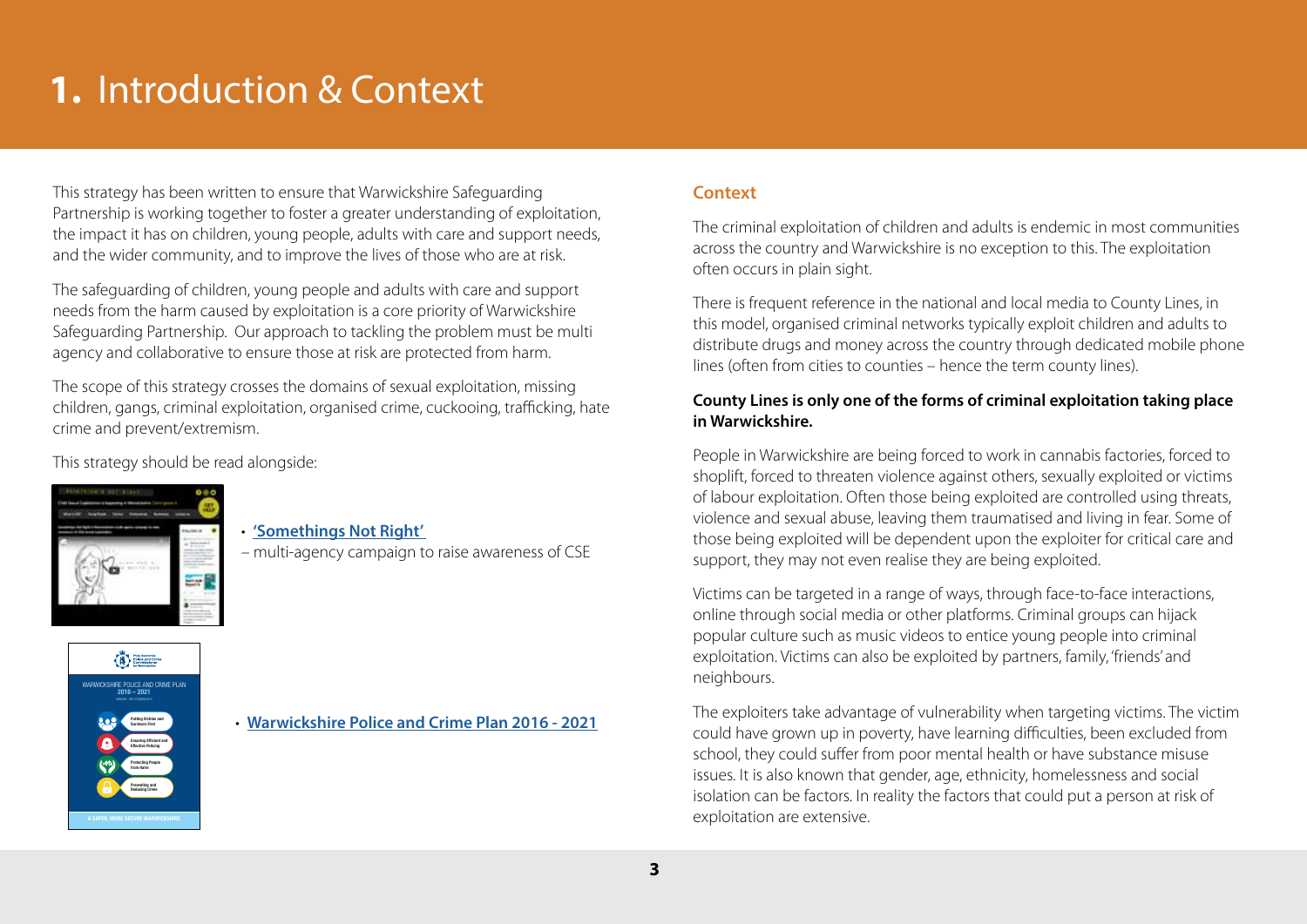### **Examples of exploitation occurring in Warwickshire now:**

Adult victims of labour exploitation have been rescued by police officers who carried out a routine stop-check on a mini-bus travelling through Warwickshire. The minibus was found to contain a number of adults from Eastern Europe who had been recruited to work for a parcel delivery firm in an area outside of Warwickshire.

Young people missing from the Birmingham area have been found in cuckooed properties actively involved in the supply of drugs. The occupier of the property was also being exploited because they had a drug dependency as well as mental health difficulties.

A group of around 10 young people were identified as being at risk of exploitation having become involved in the supply of drugs, members of the group were found in possession of offensive weapons and there was also a fear that that they could be further drawn into organised criminal activity and inter-gang rivalry/confrontation.

Vietnamese young people and adults have been found inside premises being used for the cultivation of cannabis.

Young people being exploited to supply drugs to their peers on their way to and from school. Some of those young people involved have also been sexually exploited. A number of incidents connected to the activity have involved serious violence and the use of knives or other weapons.

A County Line operating involving the exploitation of adult drug users, cuckooing addresses and involving threats to cause serious harm over drugs debts.

An adult who befriended two people was exploited, they coerced him into allowing them to move into his flat, having done this they began to financially and physically abuse him.

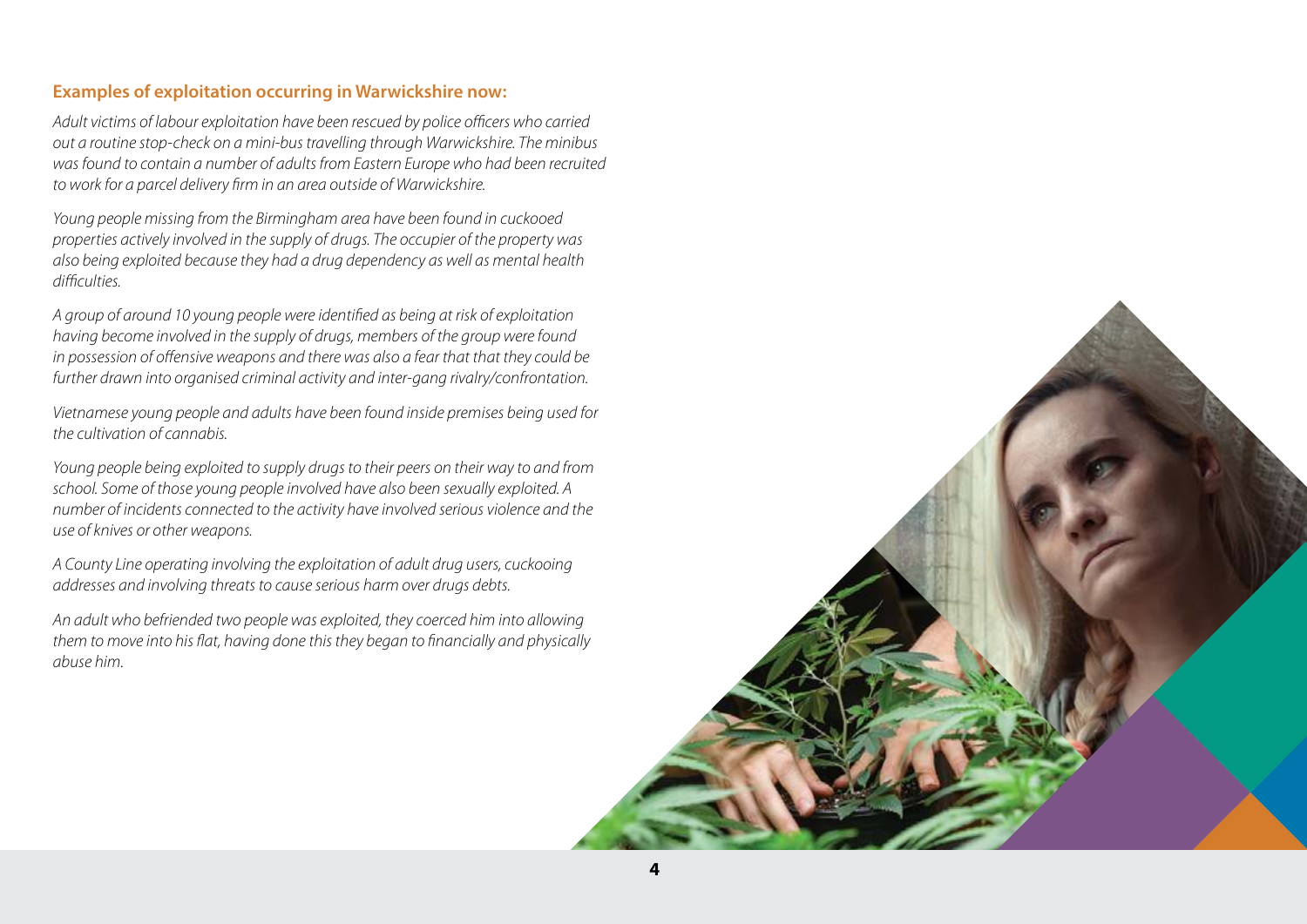# **2.** Definition

#### **There is no statutory definition of criminal exploitation per se.**

The Serious Violence Strategy (2018)<sup>1</sup>, defines child criminal exploitation as:

'…where an individual or group takes advantage of an imbalance of power to coerce, control, manipulate or deceive a child or young person under the age of 18 into any criminal activity

(a) in exchange for something the victim needs or wants, and/or

- (b) for the financial or other advantage of the perpetrator or facilitator and/or
- (c) through violence or the threat of violence.

The victim may have been criminally exploited even if the activity appears consensual. Child criminal exploitation does not always involve physical contact; it can also occur through the use of technology.'

For the purpose of this strategy Warwickshire Safeguarding intend to adopt an amended version of the definition for child criminal exploitation so it can apply equally to adults.

#### The definition will be:

Where an individual or group takes advantage of an imbalance of power to coerce, control, manipulate or deceive a child, young person under the age of 18 or adult into any criminal activity

- (a) in exchange for something the victim needs or wants, and/or
- (b) for the financial or other advantage of the perpetrator or facilitator and/or
- (c) through violence or the threat of violence.

The victim may have been criminally exploited even if the activity appears consensual. Exploitation does not always involve physical contact; it can also occur through the use of technology.

### **Exploitation of Adults**

Any person can be a victim of criminal exploitation as a result of their situation or circumstances, but some will be more at risk for a range of reasons. Extrinsic factors acting with intrinsic factors can make someone suffer or be at risk of harm

Where an adult has care and support needs is at risk of abuse or neglect and is unable to protect themselves because of those needs the Local Authority would be required to complete an enquiry under Section 42 of the Care Act 2014<sup>2</sup>. The purpose of the enquiry would be to decide what action to take to support and protect the person in question.

The police would become involved in a section 42 enquiry if there was reasonable

suspicion that a crime may have been committed and the harm caused to the adult concerned was deliberate, malicious or reckless. The Local Authority would refer the concern to the police in those instances and the Local Authority and the police would hold a 'strategy discussion' to agree a way forward.

It is important to highlight that an adult could still be at risk if exploitation but if the adult did not have care and support needs an enquiry under Section 42 of the Care Act 2014 would not be required. In those cases, partners would still have an obligation to take steps to prevent the exploitation from taking place.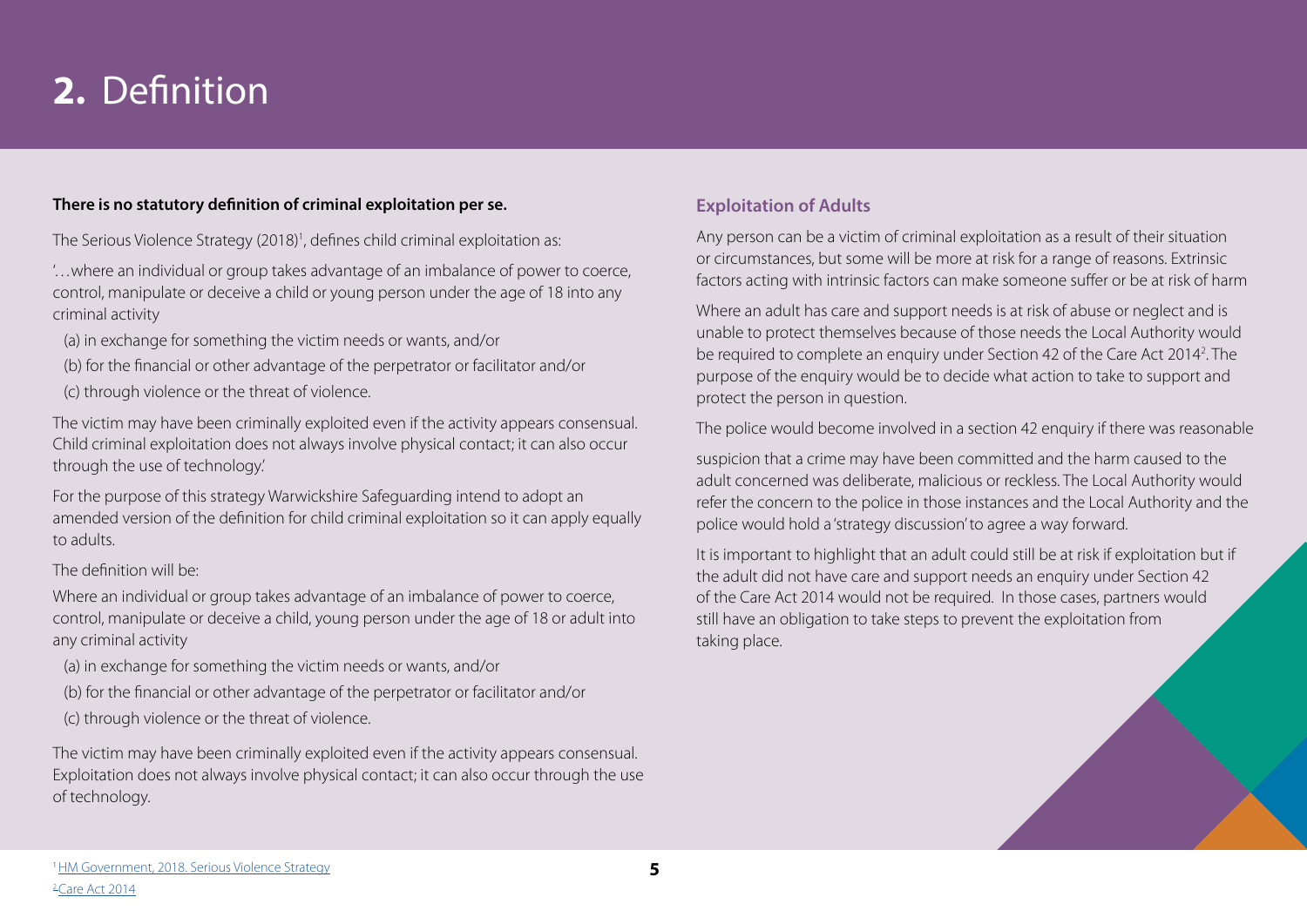### **Transition**

Since the implementation of the Care Act 2014, the range of statutory duties placed upon Local Authorities in protecting Adults at Risk from abuse has widened to include people leaving care; increasing the importance of effective working across the transition period from childhood into adulthood.

- Exploitation does not stop just because the child turns 18
- Young adults as well as children are also vulnerable to all forms of exploitation.

Perpetrators target vulnerability not age.

### **Definition of The Exploitation of Children and Adults**

Provided below are definitions of the different types of exploitation for your reference:

• Sexual exploitation<sup>3</sup>: This is a form of sexual abuse. It occurs where an individual or group takes advantage of an imbalance of power to coerce, manipulate or deceive a child or young person under the age of 18, or adult with care and support needs, into sexual activity (a) in exchange for something the victim needs or wants, and/or (b) for the financial advantage or increased status of the perpetrator or facilitator.

 The victim may have been sexually exploited even if the sexual activity appears consensual. Sexual exploitation does not always involve physical contact; it can also occur through the use of technology.

### **• Missing people:** The definition of missing:

 "Anyone whose whereabouts cannot be established will be considered missing until located and their well-being confirmed." (College of Policing, APP)

 There a number of immediate risks associated with going missing, which could include:

- Involvement in criminal activities;
- Victim of abuse;
- Victim of crime, for example through sexual assault and exploitation;
- Alcohol/substance misuse;
- Deterioration of physical and mental health;
- Missing out on education;
- Sexual and financial exploitation as a result of trafficking.

Warwickshire Police are the lead agency responsible for the initial risk assessment and management of missing person enquiries and the ensuing investigation to locate the person. The College of Policing Authorised Professional Practice (APP) places all missing persons within a continuum of risk ranging from 'no apparent risk' (previously referred to as 'absent'), through to 'high risk' cases requiring immediate, intensive collaborative action. The risk assessment for missing persons is a guide to the appropriate level of response based on initial and ongoing risk assessment in a case. Actively reviewing risk levels on an ongoing basis remains important for all agencies involved to enable them to assess changing circumstances and respond accordingly.

While adults can be deemed to be 'no apparent risk' Warwickshire Police and partners do not deem a child to be 'No apparent risk' or 'Low risk'. Given their age and associated vulnerability they will be classified as either 'Medium' or 'High'.

**• Criminal exploitation:** Criminal Exploitation occurs where an individual or group takes advantage of an imbalance of power to coerce, control, manipulate or deceive a child, young person or an adult into any criminal activity: (a) In exchange for something the victim needs or wants, and/or (b) For the financial or other advantage of the perpetrator or facilitator (such as to support serious organised crime and/or terrorism), and/or (c) Through violence or the threat of violence to ensure compliance. The victim may have been criminally exploited even if the activity appears consensual.

 Criminal Exploitation does not always involve physical contact; it can also occur using technology and/or social media. Because they are more likely to be easily detected, individuals who are exploited are more likely to be arrested and criminalised for criminal behaviour, than those individuals or groups who are exploiting them. Individuals who are being criminally exploited can be involved, linked to or considered to be (by themselves or others) as part of a "gang". It is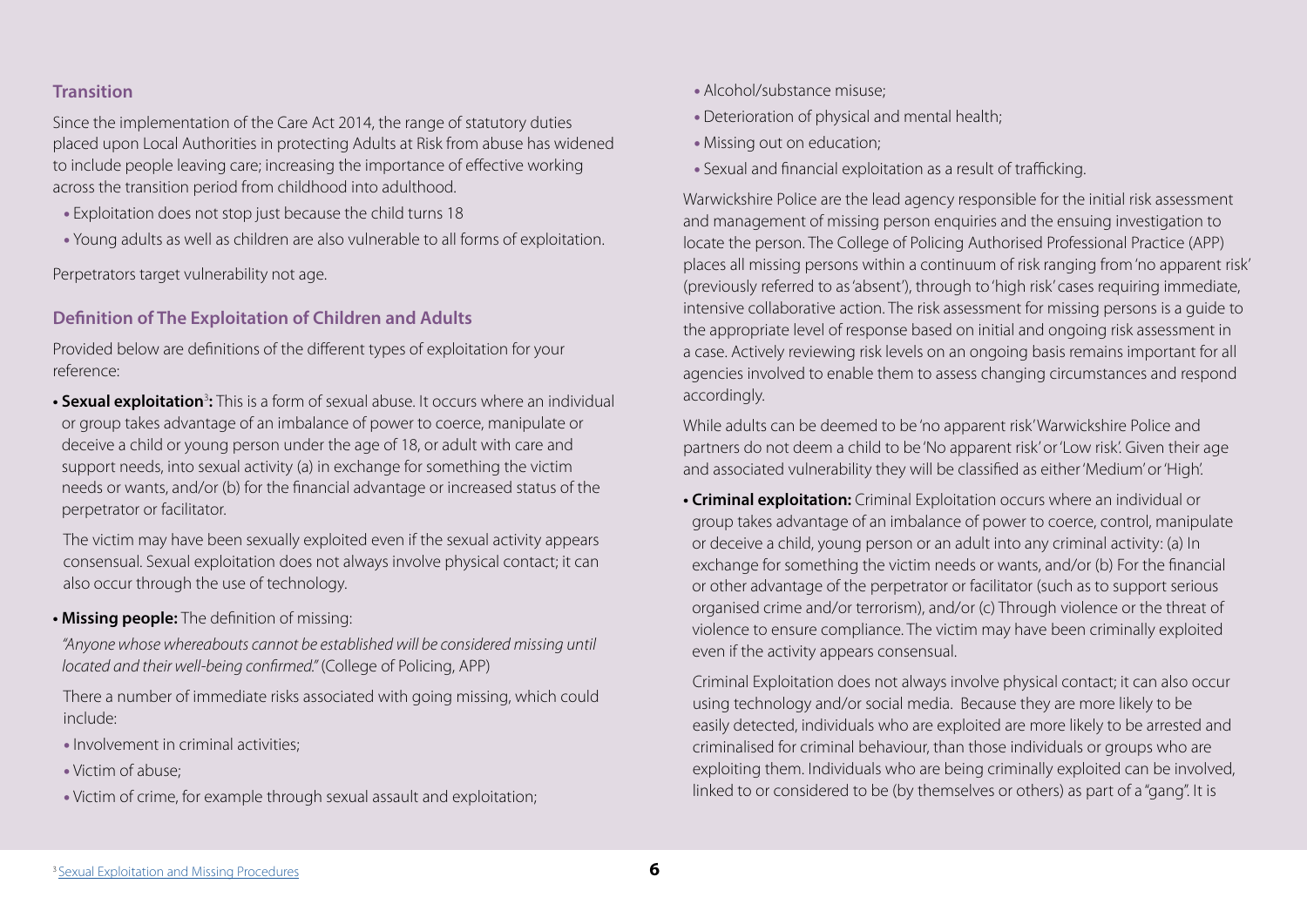important when children or adults identify or are identified as being affected or involved with gang-related activity that involves the use of actual or threatened violence and/or drug dealing that professionals also consider that they may be victims of criminal exploitation. Criminal exploitation is broader than but often part of organised crime and county lines.

- **Organised Crime & County lines:** Organised Crime is "serious crime planned, coordinated and conducted by people working together on a continuing basis. Their motivation is often, but not always, financial gain.'" Organised crime groups are "organised criminals working together for a particular criminal activity or activities." County lines is a term used to describe gangs and organised criminal networks involved in exporting illegal drugs into one or more importing areas within the UK, using dedicated mobile phone lines or other form of "deal line". They are likely to exploit children and adults to move, [locally supply] and store the drugs and money. They will often use coercion, intimidation, violence (including sexual violence) and weapons.
- **Cuckooing:** This term is "named after the nest stealing practices of wild cuckoos. It describes the situation where a county lines dealer 'takes over' accommodation located in the provincial drugs market, using it as a local dealing base." (Coomber and Moyle: 2017) An individual or group can do this by taking over the homes of local adults and families through an abuse of power or vulnerability by coercion, control and/or force so that they can provide a base for the supply of drugs into the local community. This places the adult and/or families at an increased risk of eviction (if they are in social or privately rented housing) and isolation from their communities due to the anti-social activity it can create. Cuckooing often forms part of wider 'county lines' activity and is also a form of criminal exploitation.
- **Modern Slavery:** Modern slavery is the illegal exploitation of people for personal or commercial gain. It covers a wide range of abuse and exploitation including sexual exploitation, domestic servitude, forced labour, criminal exploitation and organ harvesting. Victims of modern slavery can be any age, gender, nationality and ethnicity. They are tricked or threatened into work and may feel unable to leave or report the crime through fear or intimidation. They may not recognise themselves as a victim.
- **Human Trafficking:** Article 3 of the Palermo Protocol (2000) defines trafficking as follows: "Trafficking of persons" shall mean the recruitment, transportation, transfer, harbouring or receipt of persons, by means of the threat or use of force or other forms of coercion, of abduction, of fraud, of deception, of the abuse of power or of a position of vulnerability or of the giving or receiving of payments or benefits to achieve the consent of a person having control over another person, for the purpose of exploitation. Exploitation shall include, at a minimum, the exploitation of the prostitution of others or other forms of sexual exploitation, forced labour or services, slavery or practices similar to slavery, servitude or the removal of organs;
- **Hate Crime:** The term 'hate crime' can be used to describe a range of criminal behaviour where the perpetrator is motivated by hostility or demonstrates hostility towards the victim's disability, race, religion, sexual orientation or transgender identity.

 These aspects of a person's identity are known as 'protected characteristics'. A hate crime can include verbal abuse, intimidation, threats, harassment, assault and bullying, as well as damage to property. The perpetrator can also be a friend, carer or acquaintance who exploits their relationship with the victim for financial gain or some other criminal purpose.

**• Prevent/Extremism:** 'Extremism' is defined in the 2011 Prevent Strategy as vocal or active opposition to fundamental British values, including democracy, the rule of law, individual liberty and mutual respect and tolerance of different faiths and beliefs. We also include in our definition of extremism calls for the death of members of our armed forces, whether in this country or overseas.

'Violent Extremism' is defined by the Crown Prosecution Service (CPS) as:

 "The demonstration of unacceptable behaviour by using any means or medium to express views, which:

- "Encourage, justify or glorify terrorist violence in furtherance of particular beliefs;
- Seek to provoke others to terrorist acts;
- Encourage other serious criminal activity or seek to provoke others to serious criminal acts;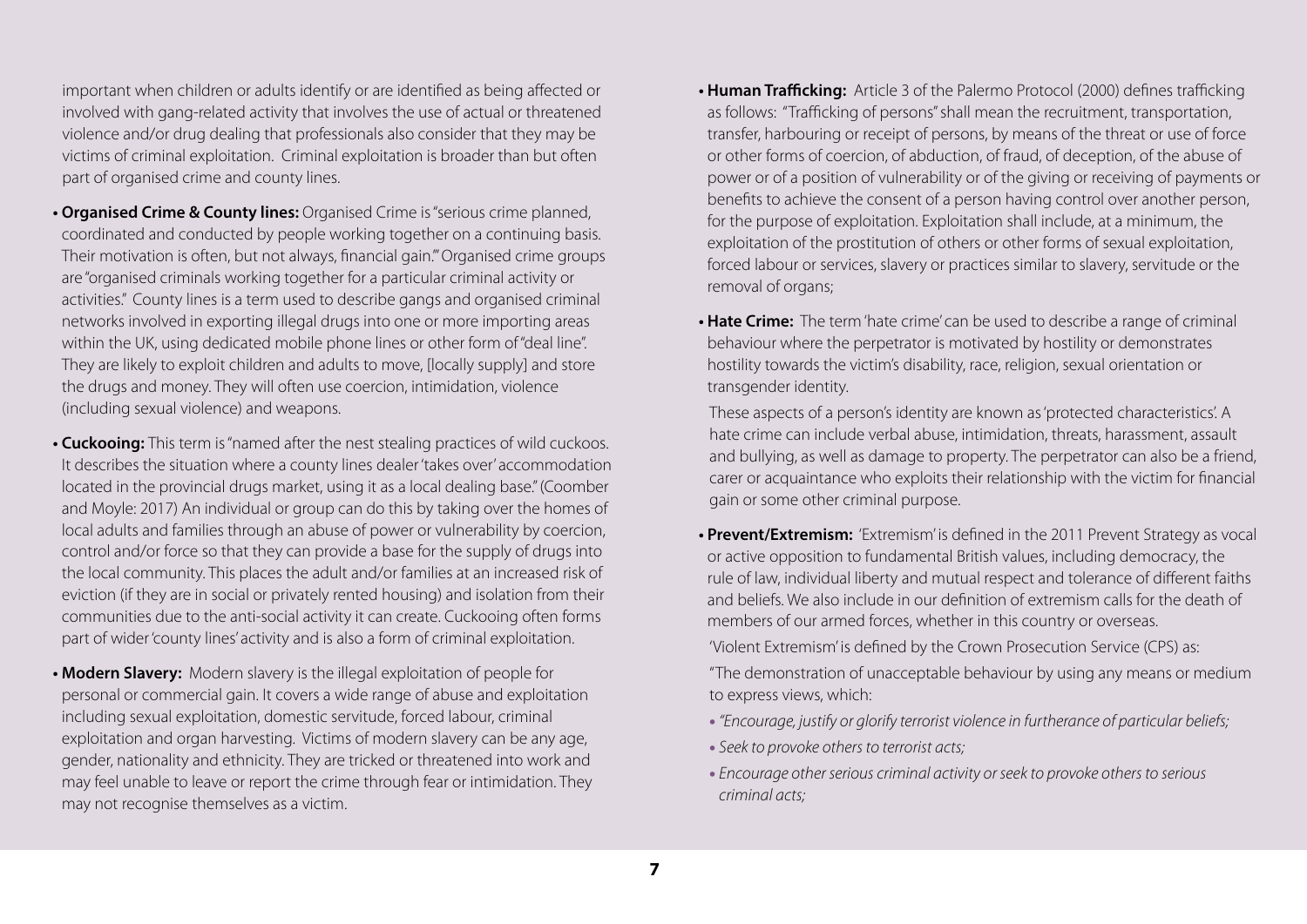• Foster hatred which might lead to inter-community violence in the UK."

 There are a number of offences that can be considered when dealing with violent extremism. They include offences arising through spoken words, creation of tapes and videos of speeches, internet entries, chanting, banners and written notes and publications. The main offences employed to date have been soliciting murder and inciting racial hatred.

 'Radicalisation' refers to the process by which a person comes to support terrorism and extremist ideologies associated with terrorist groups. Radicalisation is usually a process not an event.

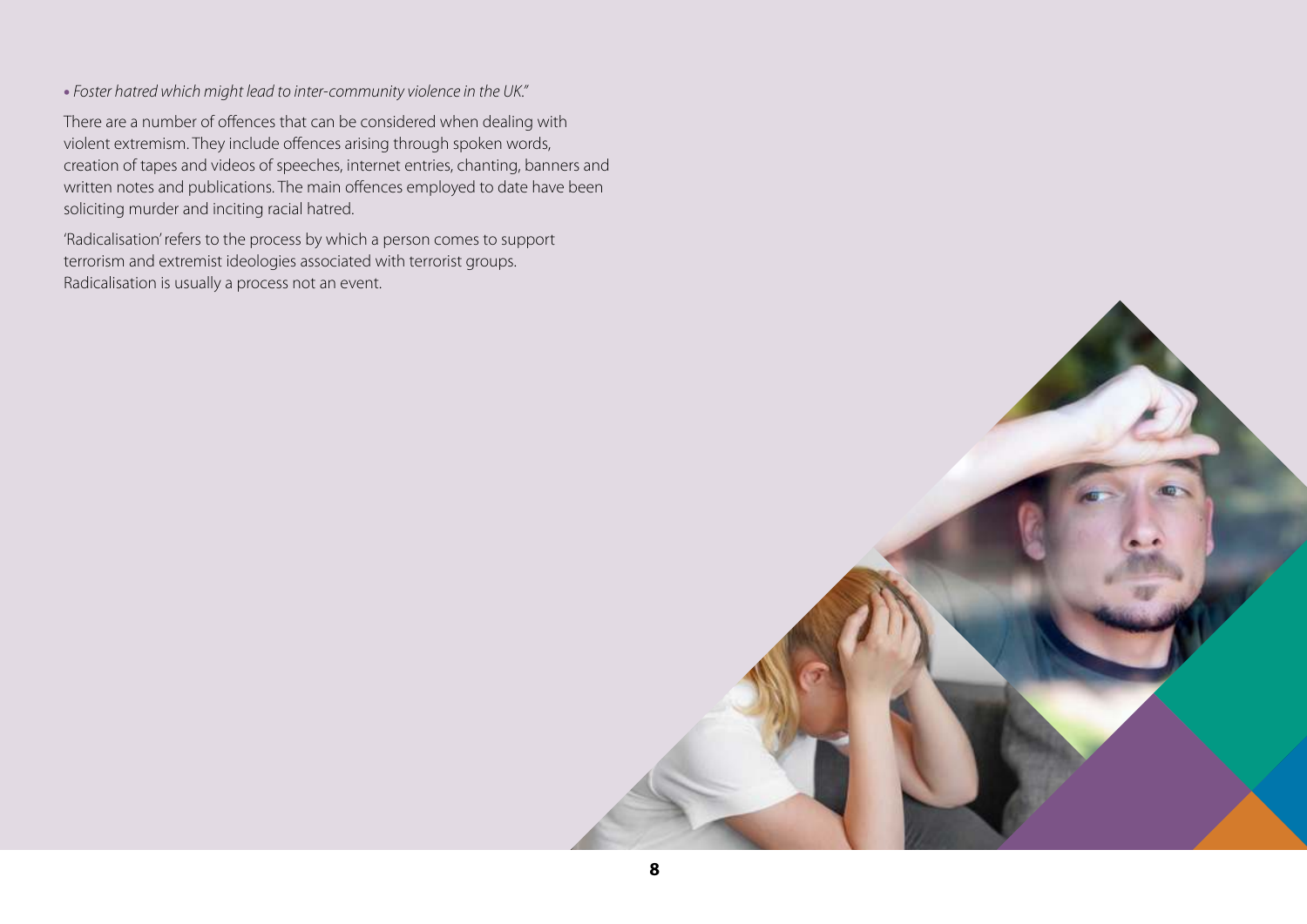# **3.** Ambition and Strategic Objectives

The ambition of Warwickshire Safeguarding is to work collaboratively with the local communities and a range of partners across different sectors to tackle the exploitation of adults and children resident in Warwickshire and those travelling into the county and being exploited.

We acknowledge that this will be challenging as there are no easy solutions, but we can and must do more to protect those who are being exploited now or are at risk of being exploited in the future.

When a person is being forced or coerced to commit crime, we will ensure that we respond intelligently as far too often those being exploited are often criminalised rather than being seen as victims of exploitation. We will ensure that there is an appropriate response to those being exploited.

### **Strategic Objectives**

- 1. We will always act in the best interests of the child, this will be done by promoting the welfare of the child, listening to the voice of the child and by ensuring that their wishes and concerns are heard.
- 2. In developing our response to adult exploitation, we are committed to **Making Safeguarding Personal** and the six key principles of safeguarding that underpin this:
	- **Empowerment:** Promoting person-led decisions and informed consent.
- **Protection:** Support and protection for those in greatest need.
- **Prevention:** It is better to take action before harm occurs.
- **Proportionality:** Proportionate and least intrusive response appropriate to the risk presented.
- **Partnership:** Providing local solutions through services working with communities
- **Accountability:** accountability and transparency in delivering safeguarding

# **The 4 P Approach**

**Prepare:** To reduce the impact of exploitation. Children, young people and adults have a right to be educated about associated dangers to prevent and enable them to protect themselves. This strategy aims to prevent children, young people and adults with care and support needs from experiencing, or continuing to experience, exploitation by providing effective awareness-raising and quality learning and development opportunities.

**Prevent:** To prevent people from becoming victims and perpetrators of exploitation. All partners have a responsibility to safeguard children, young people and adults from harm. This strategy aims to develop an intelligence picture which will inform local partnership understanding of context, and locations of concern.

**Protect:** To strengthen safeguards against exploitation. Single and multi-agency processes and procedures must be effective, efficient and for purpose. This strategy aims to effective victim centred practice and service provision, to protect those who may be experiencing or are at risk of exploitation.

**Pursue:** To prosecute and disrupt perpetrators of exploitation. Exploitation within Warwickshire needs to be identified and disrupted. This strategy aims to identify methods in which information can be used to assess, intervene and prosecute those who seek to facilitate and /or perpetrate exploitation.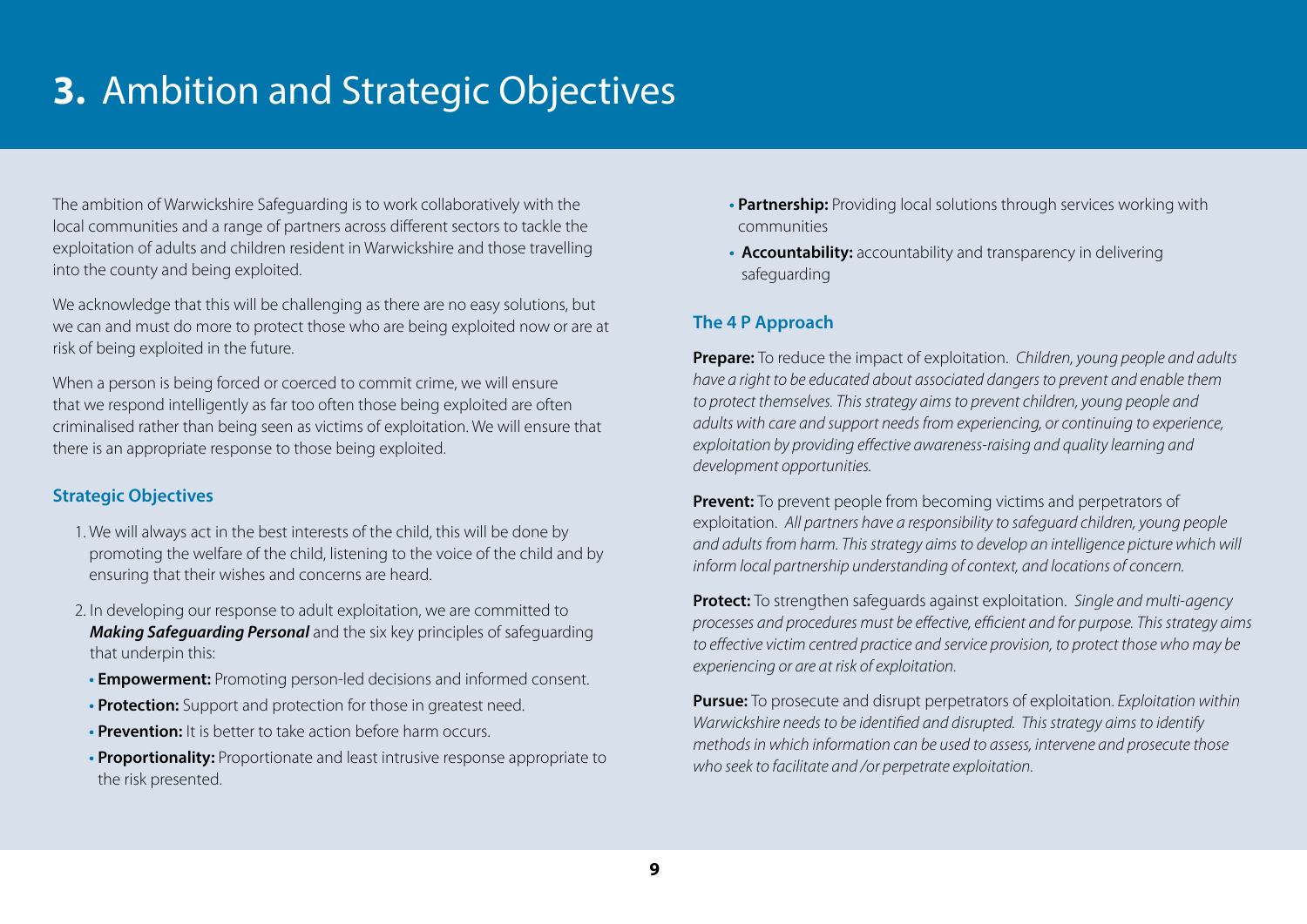Practice in Warwickshire is committed to a victim centred approach which values the importance of building trusted relationships with those who are experiencing or at risk of exploitation.

# **Trauma Informed Practice**

The approach to dealing with survivors of exploitation in Warwickshire will be trauma informed.

Extensive research has been completed on the effects of trauma on the brain, memories of traumatic events are different to memories of non-traumatic events. When a person is subjected to the threat of being killed or abused, or witnesses this threat in relation to other people, their body reacts in specific ways to enhance their chances of physical survival. This biological and evolved reaction also affects the parts of the brain that are responsible for the laying down of memory.

Many survivors of trauma experience feelings of shame and humiliation, which can prevent them from feeling able to express themselves and to assert their needs with others. Survivors will often not display any signs of fear or confusion and will appear to be fine and able to manage; they will often minimise, conceal or deny being injured.

Professionals working with survivors of exploitation will need to have a level of awareness and training to enable them to understand the exploited person's individual needs and be able to develop a working relationship based on trust. At every stage it will be essential to demonstrate an interest in survivors' well-being beginning from getting the first contact right, delivering a calm, kind, consistent approach at all times and in all environments.

# **Contextual Safeguarding**

In developing our response to exploitation, we will endeavour to understand the lived experiences of those being exploited, without understanding the contexts of their situations, it is almost impossible to respond in an effective way.

Exploitation can occur from within a family environment, but we also know children and adults are at risk of exploitation from outside their families. These extra-familial threats might arise at school and other educational establishments, from within peer groups, or more widely from within the wider community and/ or online.

Children and adults can be at risk from multiple threats including exploitation by criminal gangs and organised crime groups such as county lines; trafficking; online abuse; sexual exploitation and the influences of extremism leading to radicalisation. We also know that individuals can be both victims of and perpetrators of exploitation. When developing our response to exploitation we will consider the wider environmental factors that are a threat to their safety and/ or welfare, and we will consider the individual needs and vulnerabilities of those involved.

### **Restorative Practice**

We have adopted restorative practice in Warwickshire because it fits with our ethics and values. Restorative practice neatly describes our own reasons and intentions to work with children and their families. We also believe that restorative practice will assist us in achieving all our key strategic goals. We believe that if we work with families to resolve problems then we will not need to use more intrusive interventions, we will not need to bring so many children into care and we will support our own foster carers to care for our children.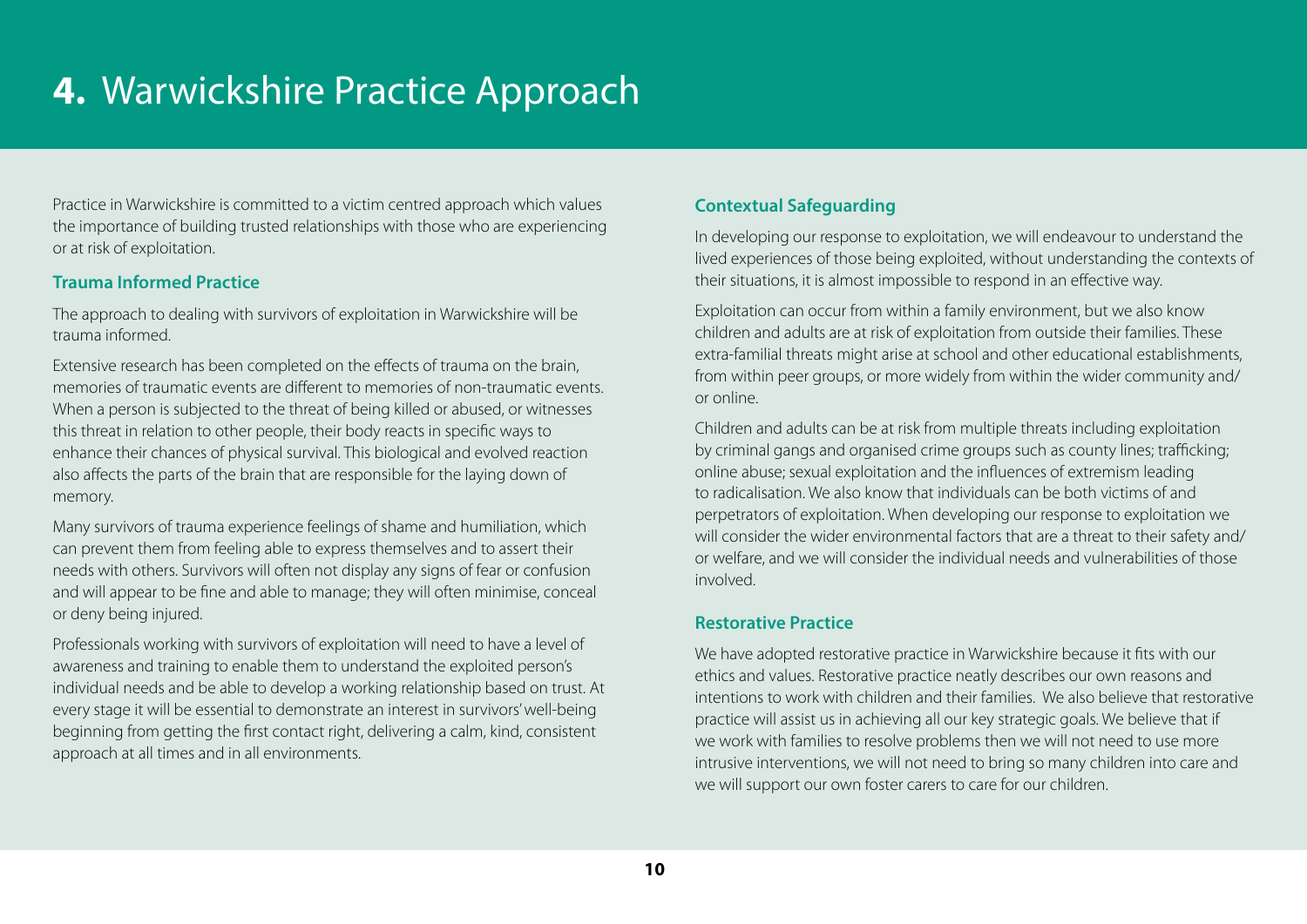We believe that all children have a right to feel safe all the time and we all have a duty to help to keep our children and their families safe. We want to make sure that every child growing up in Warwickshire has the best possible start in life and that we have helped them as much as we can on their way.

Restorative practice is a way of working that we have adopted in our work with children and their families. Restorative practice is a term used to describe a method of working with people which emphasises three key things:

- The importance of respectful, healthy relationships;
- A belief in resolving difficulties;
- A commitment to repairing harm where there has been conflict.

Central to restorative practice is a commitment to work with people. We believe that better outcomes will happen if we work alongside people, rather than doing things to them, doing things for them or just not doing them at all. We recognise that families are the experts in their own lives, and we need to work with families to help turn this expertise into the solutions needed at the time to solve problems.

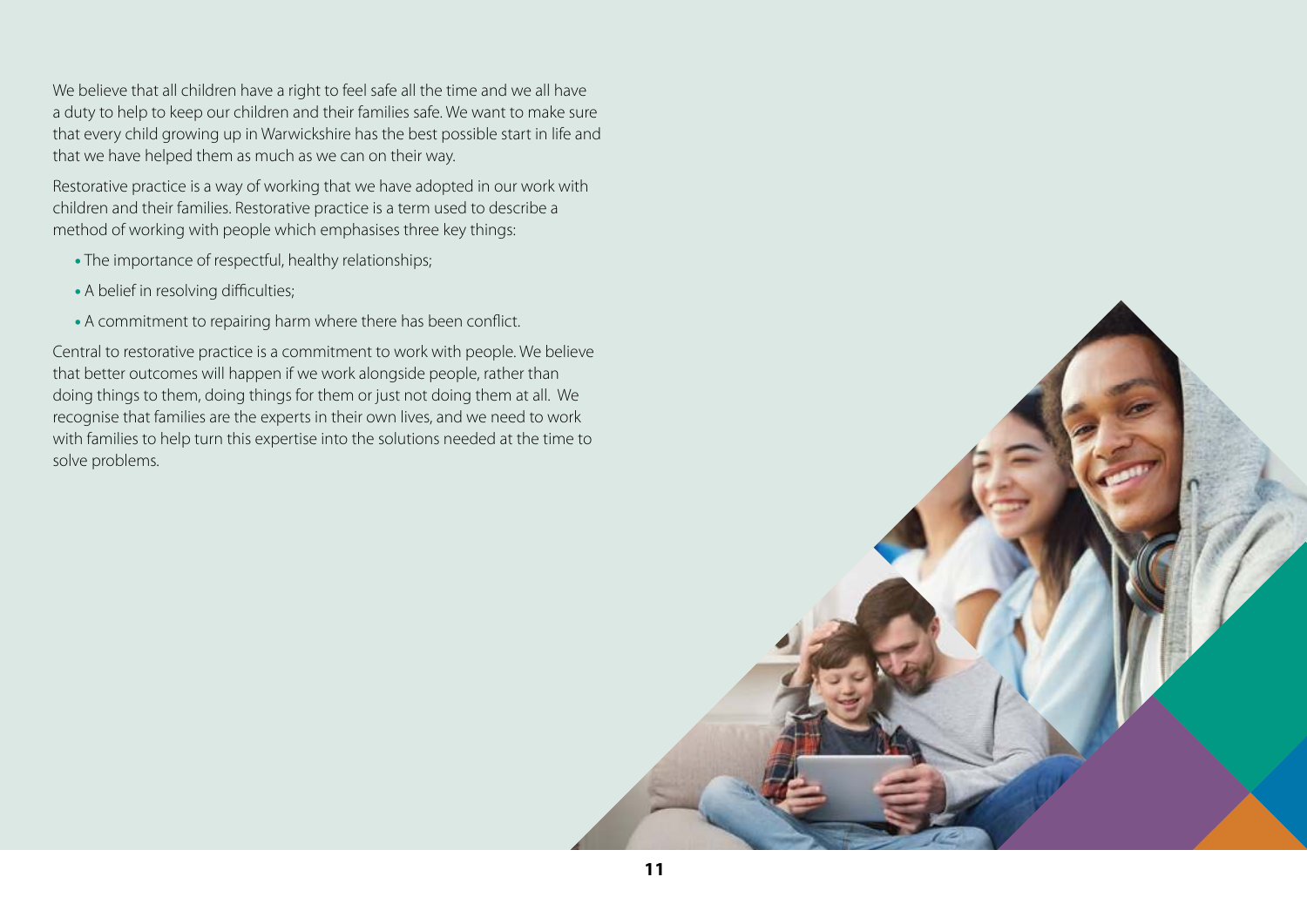# **5.** Missing People

There are considerable interconnections between exploitation and people that go missing, especially in respect of children and young people, meaning these issues cannot be dealt with in isolation.

This strategy and the associated action plan therefore includes an outline of our commitment to deliver an effective response to missing people between services working with children and adults; supporting agencies in coordinating activity to reduce the number of people going missing and to limit the harm related to those who do. We seek to ensure information is shared so that services are cohesive and adequately able to safeguard children and adults who go missing or who may be at risk of doing so.

Our aim is to build upon existing good work in Warwickshire. We want to:

- Prevent people from going missing in the first place where possible,
- Reduce the risk of harm associated with people going missing, including disrupting networks influencing missing events and perpetrating the harm, and
- Recover missing people as quickly as possible and provide them and their families with support and guidance to reduce further occurrences.

The objectives outlined earlier in this strategy are mutually supportive, as are the 4P's methodology applied. They are primarily targeted at the groups most likely to go missing - children and young people and adults at risk, particularly older people with dementia.

We are committed to adopting best practice approaches and have implemented national initiatives that support our aims in this regard, such as the Philomena Protocol<sup>4</sup> for responding to children in care going missing and Operation Innerste<sup>5</sup> for unaccompanied asylum-seeking children. These protocols enhance our

collective effectiveness when responding to such cases, aimed at maximising efforts to prevent missing events and when they do occur to secure the safe and quick return of the missing person.

#### **Context**

While it is recognised that not every person who goes missing is vulnerable, research and practice experience recognises that some people are more vulnerable than others because of their circumstances, and that there can be an association between people going missing and harm. Consequently, where a child goes missing, the response must be considered as a safeguarding issue. The police are entitled to expect parents and carers, including staff acting in a parenting role in care homes, to accept normal parenting responsibilities and undertake reasonable actions to try and establish the whereabouts of the individual. Children who are breaching parental discipline should not be dealt with by police unless there are other risks. For example, a child who is late home from a party should not be regarded as missing until the parent or carer has undertaken enquiries to locate the child. Once those enquiries have been completed, it may be appropriate to record the child as missing and take appropriate actions.

When there is a missing adult those responding must think about exploitation and be curious and check if exploitation is a factor or not. Where it is and the person appears to have needs for care and support it should be considered as a safeguarding issue.

Warwickshire Safeguarding have been looking at the issue of missing children since 2013, with the introduction of a Joint Protocol to guide an effective response, and our intention was clearly defined in the Exploitation, Missing & Trafficked Children Strategy 2017-2020. Similar work over-time has been conducted in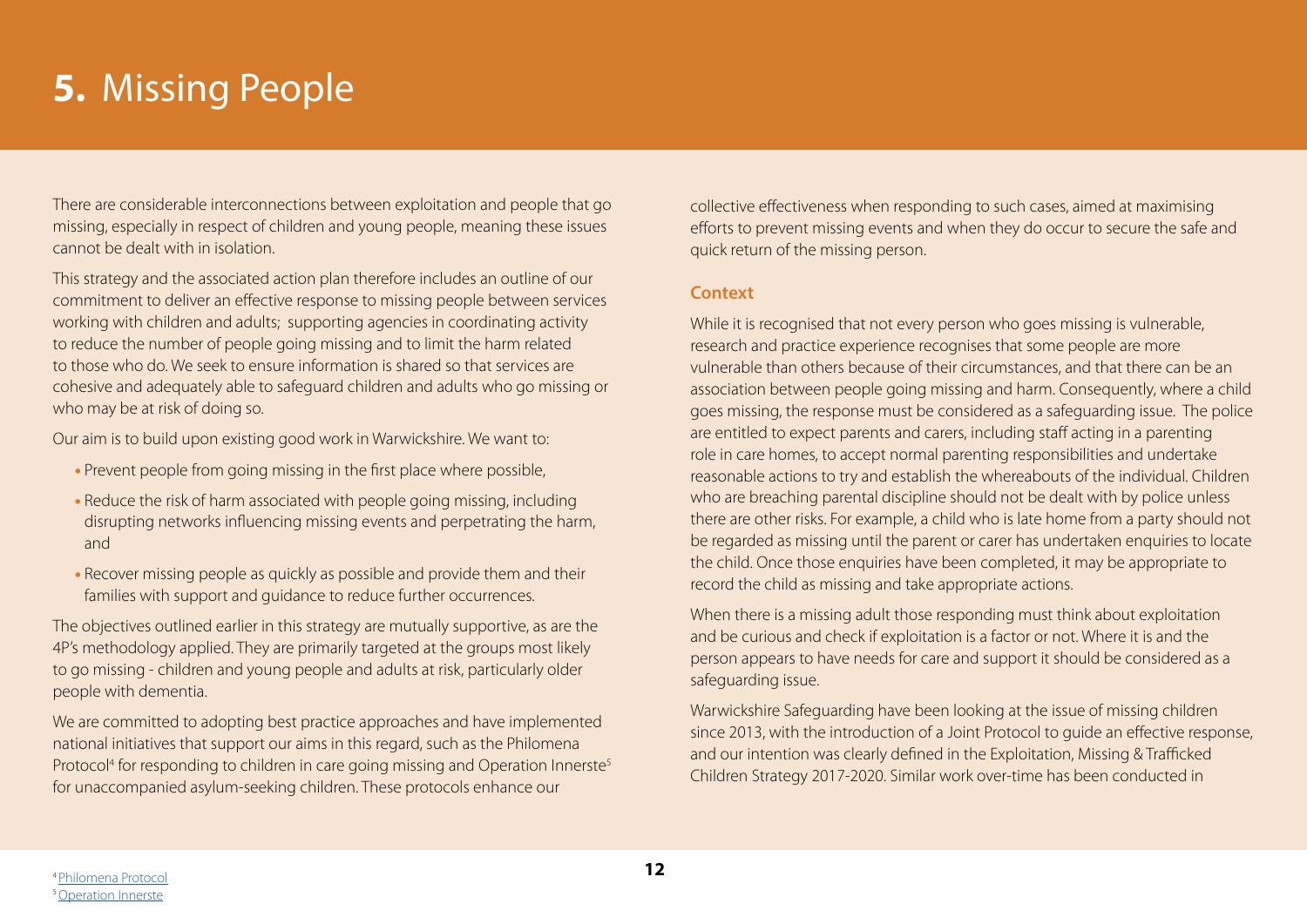respect of adults at risk through the introduction of practices for responding to persons with mental health and dementia concerns at risk of going missing. Warwickshire Safeguarding will look at good practice with children and young people and where it is of value adapt and adopt it when working with adults.

This updated strategy draws the response to adults and children together and builds upon evolving research and practice-informed understanding of the interrelated nature of contextual threats. This Strategy challenges partners to identify children and adults who are at risk of going, or who have gone missing, and consider how they will be identified. They are challenged too, to identify when a missing episode is associated with a risk of harm and develop a proportionate pathway of continuing, bespoke safeguarding and support; equally, to proactively pursue and prosecute perpetrators associated with the missing person.

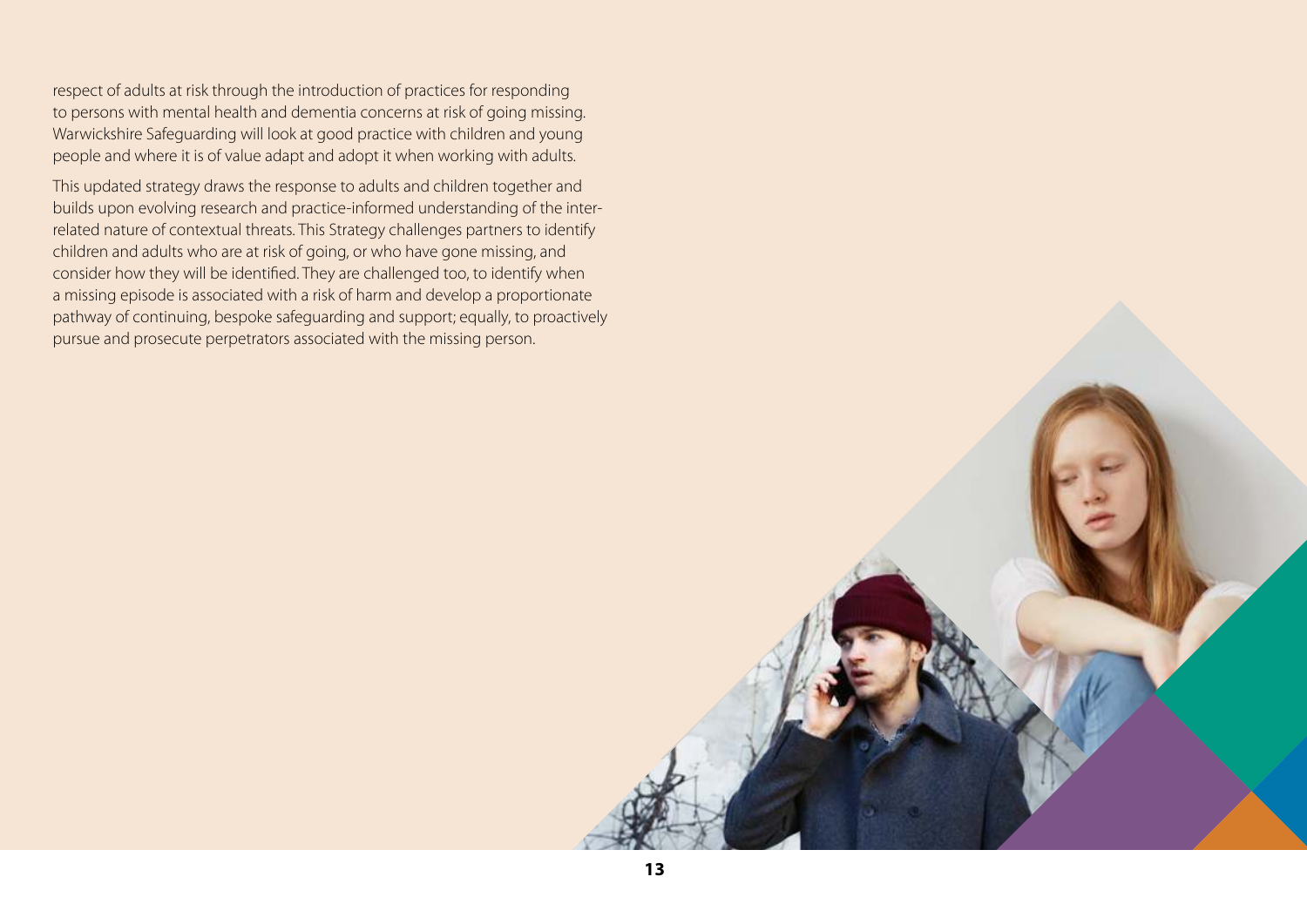# **6.** Dataset and Measuring Success

It is acknowledged that more needs to be done by the partnership to collate qualitative and quantitative data to enable us to properly understand the scale, prevalence and effectiveness of interventions.

There are no consistent 'markers' to 'flag' those who are at risk of criminal exploitation across the different agencies they come into contact with. Although some sharing of data exists all too often agencies collate data in silos without giving consideration to the value the data may have to the wider partnership. This needs to change.

To allow for partnership to develop an effective response to exploitation we are committed to the development of shared datasets that builds on the data that is already collated and plugs any perceived gaps in our knowledge and understanding of the problem.

Performance management and the measurement of success is crucial to ensuring continuous improvement. The partners of the Exploitation Subgroup, individually and collectively, have responsibility to ensure objectives and targets developed are being met and maintained. Objectives and targets for improvement will be framed within an outcome based accountability approach, reporting performance, and using information to identify problems and taking decisions to solve them.

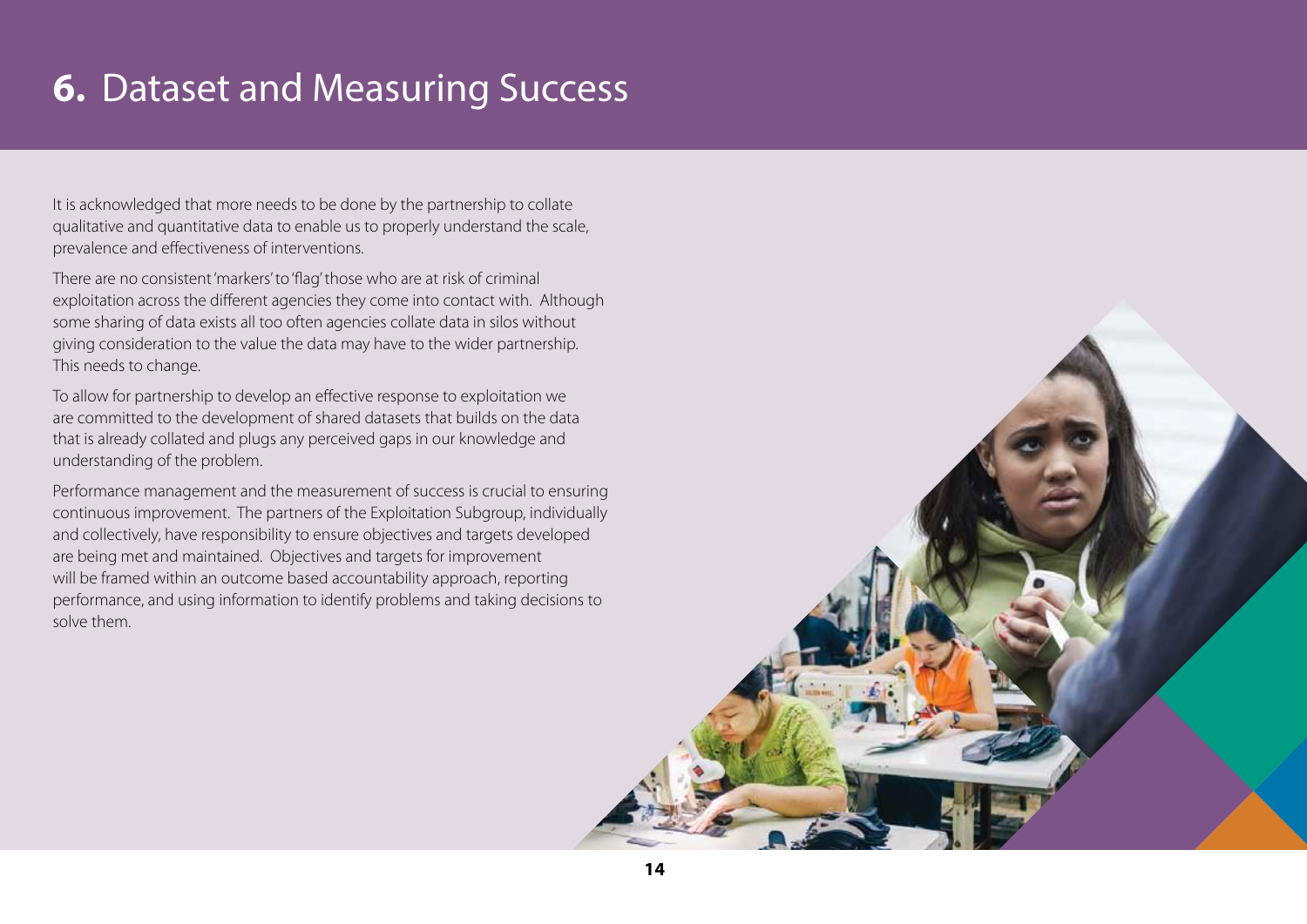# **7.** Strategic Thematic Review

Warwickshire Safeguarding Executive Board (WSEB) completed a strategic thematic review on exploitation entitled ['The Exploitation of Children and Adults'.](https://www.safeguardingwarwickshire.co.uk/images/downloads/Thematic_Reviews/WS_Strategic_Thematic_Review_on_Exploitation_FULL_REPORT_-_v2.0_21_05_2020.pdf) The review was undertaken between November 2019 and February 2020, it adopted a triangulation approach (Figure 1), which is a method used to prepare and gather evidence during quality assurance processes.

The review, that involved a range of partners, focused on:

- 1. Self-evaluations
- 2. Case audits and findings from Inspections
- 3. Feedback from service users and professionals

Based on the review a number of improvements were identified and the key areas detailed below:

- Governance, Polices and Procedures
- Identification and Early Intervention
- The Lived Experience
- Partnership and Information Sharing

The findings of the thematic strategic review are accepted in full and have been used to develop the Warwickshire Safeguarding Exploitation Action Plan.



Figure 1: Scrutiny and Assurance Framework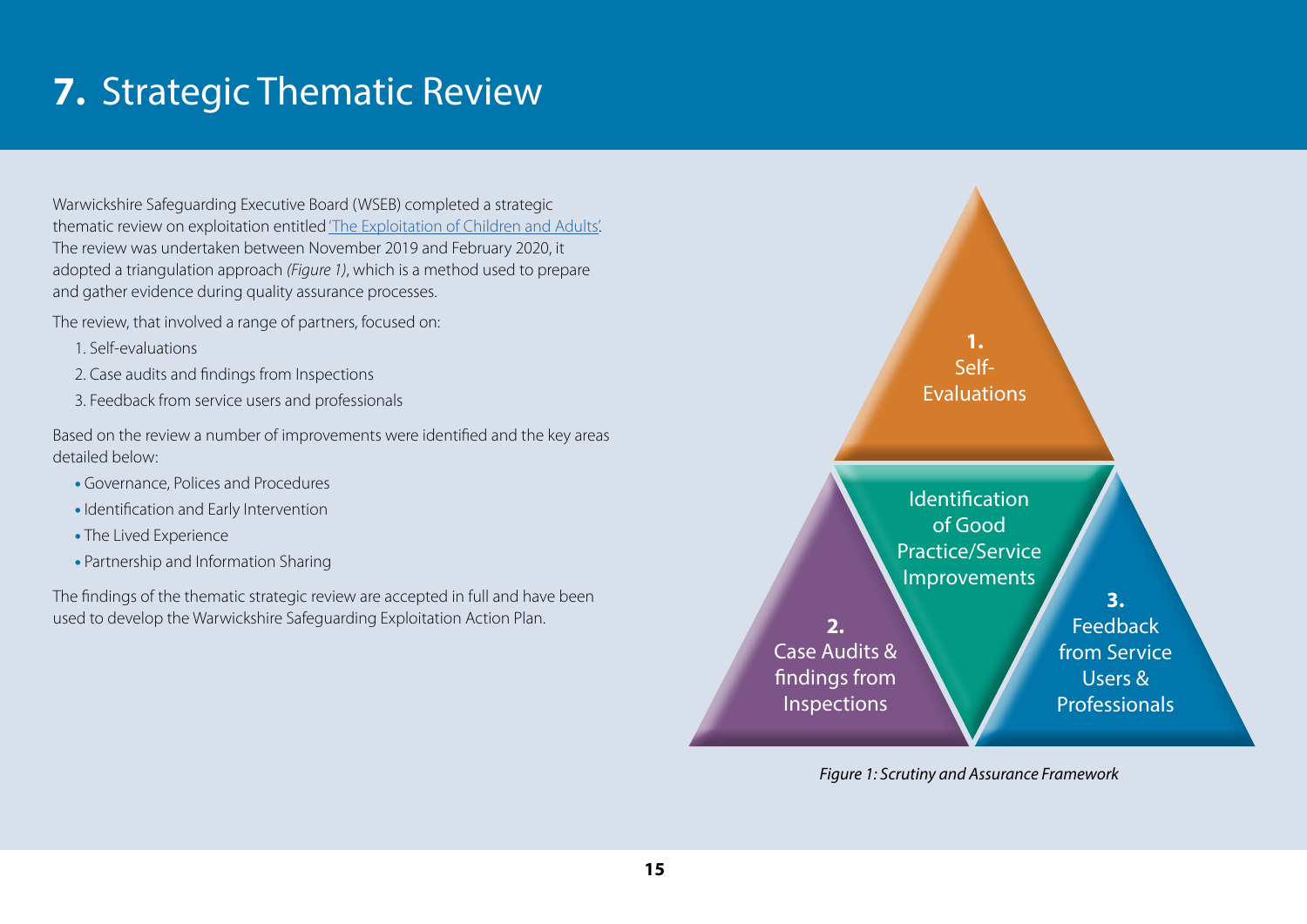# **8.** Warwickshire Exploitation Snapshot Questionnaire

The members of the Exploitation Subgroup were asked to provide information about their current position in respect of exploitation so to obtain understanding of the current climate in the county. Members were asked to advise of the:

- 1. activity that their agency is engaging in to support people who may be experiencing or who are at risk of exploitation.
- 2. activity that their agency is engaging in to raise awareness about the risks of exploitation and the support that is available.
- 3. the impact the Covid 19 crisis has had on their agencies ability to deliver services stated in point 1 and 2.
- 4. advise whether their organisation has 'first responder' obligations under the MSHT guidance, advising how they are assured that staff have sufficient skills and training to carry out this role where required.

The findings of this snapshot review have been used to develop the Warwickshire Safeguarding Exploitation Action Plan.

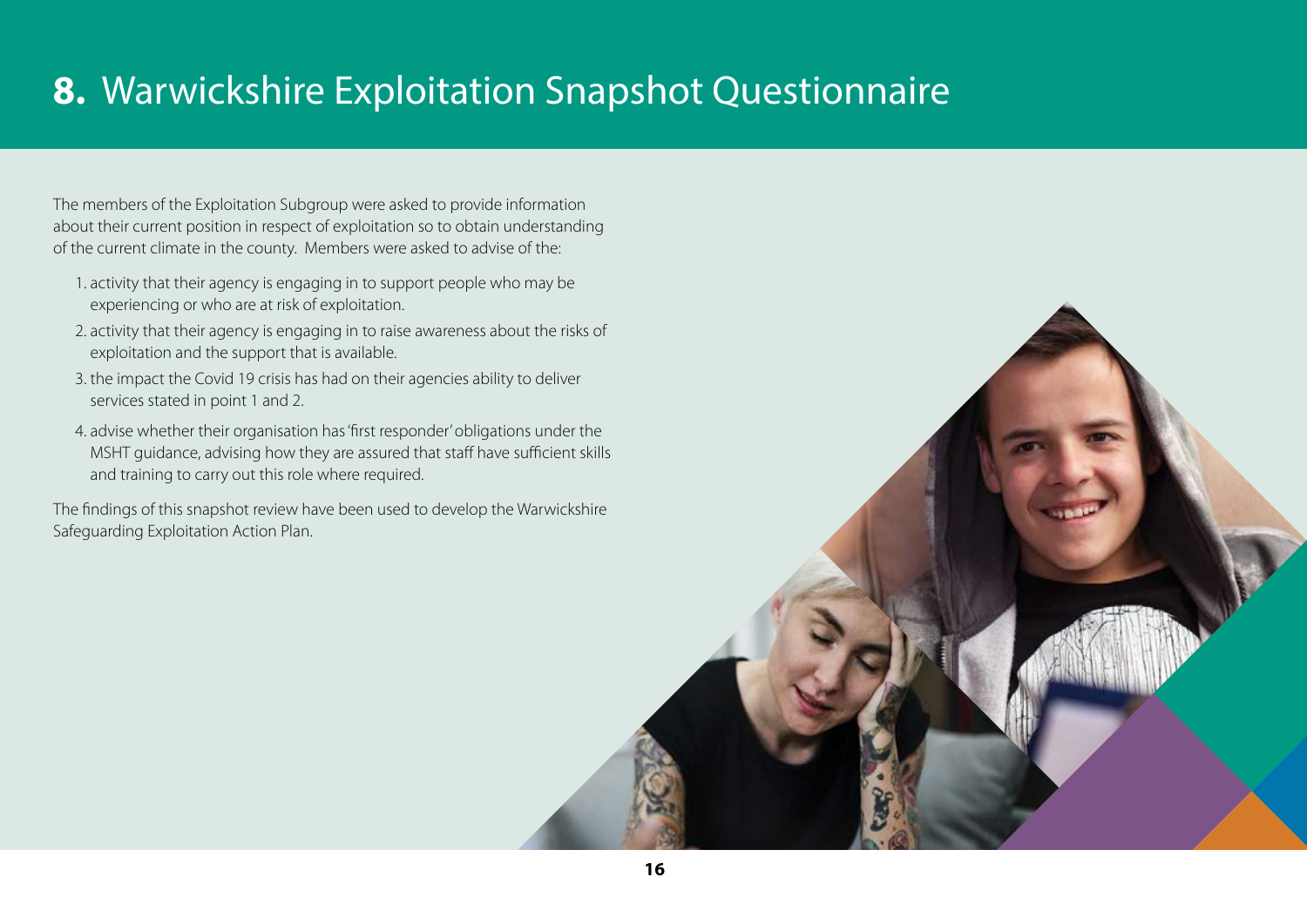# **9.** Tackling Child Exploitation (TCE) Programme

Warwickshire Safeguarding approached the [Tackling Child Exploitation](https://tce.researchinpractice.org.uk/) (TCE)4 Programme for support in developing its response to the exploitation of adults and children. The TCE Programme, funded by the Department for Education, aims to support local areas in tackling child exploitation. The aim of the programme is to support partnerships to develop an effective strategic response to child exploitation and threats from outside the family home.

The TCE Programme encouraged Warwickshire to adopt an approach centred on collaboration and co-production, working alongside local colleagues and recognising them as the experts in their local systems and the challenges they face as part of their change approach. Following initial scoping conversations between the TCE project lead and the local single point of contact (SPOC), an introductory session took place involving TCE deliver partners and members of the Warwickshire Safeguarding Executive Board where the aims of the project were agreed.

These aims helped shape the focus of two delivery workshop sessions involving a wide range of local senior colleagues from across Warwickshire.

The first session involved around 30 people from a range of partner agencies including police, youth justice, schools, adult social care, community safety and health. It focused on transitions, both in terms of raising professional awareness of the challenges and opportunities presented in adopting an all age approach to exploitation, and in exploring how these translate into the local system, with a view to identifying where further strategic development may be required.

A key issue identified was the importance of identifying key relationships that were protective factors for young people and considering how they could be continued or handed over well beyond the engagement of a service, or beyond the 18th birthday.

A strong message coming through from colleagues was that in order to undertake such significant and ambitious changes within the local system, supportive and joined-up leadership was needed.

The second delivery workshop focused on identifying the practical, physical and emotional capabilities that were already in place to make change, and the practical, physical and emotional resources that were needed in addition.

From the discussions over the two days, there were three main areas that participants highlighted should be the focus of future change. It was felt Warwickshire would be able to make more progress on tackling exploitation and achieve better outcomes for children and adults if these areas were addressed:

### **Raising awareness of exploitation**

1) Raising awareness of exploitation among a wider group of professionals and other key people who were in touch with adults and children who might be subject to exploitation. This group (including GPs, housing staff, teachers, home care workers) were the eyes and ears of the system and were likely to be the first to spot that 'something's not right'.

2) Reaching these people effectively meant:

- Developing a shared definition of exploitation that fitted Warwickshire's circumstances and a shared description of 'what to look for' (covering adults as well as children)
- Identifying a clear shared offer of what to do if you were worried that someone was being exploited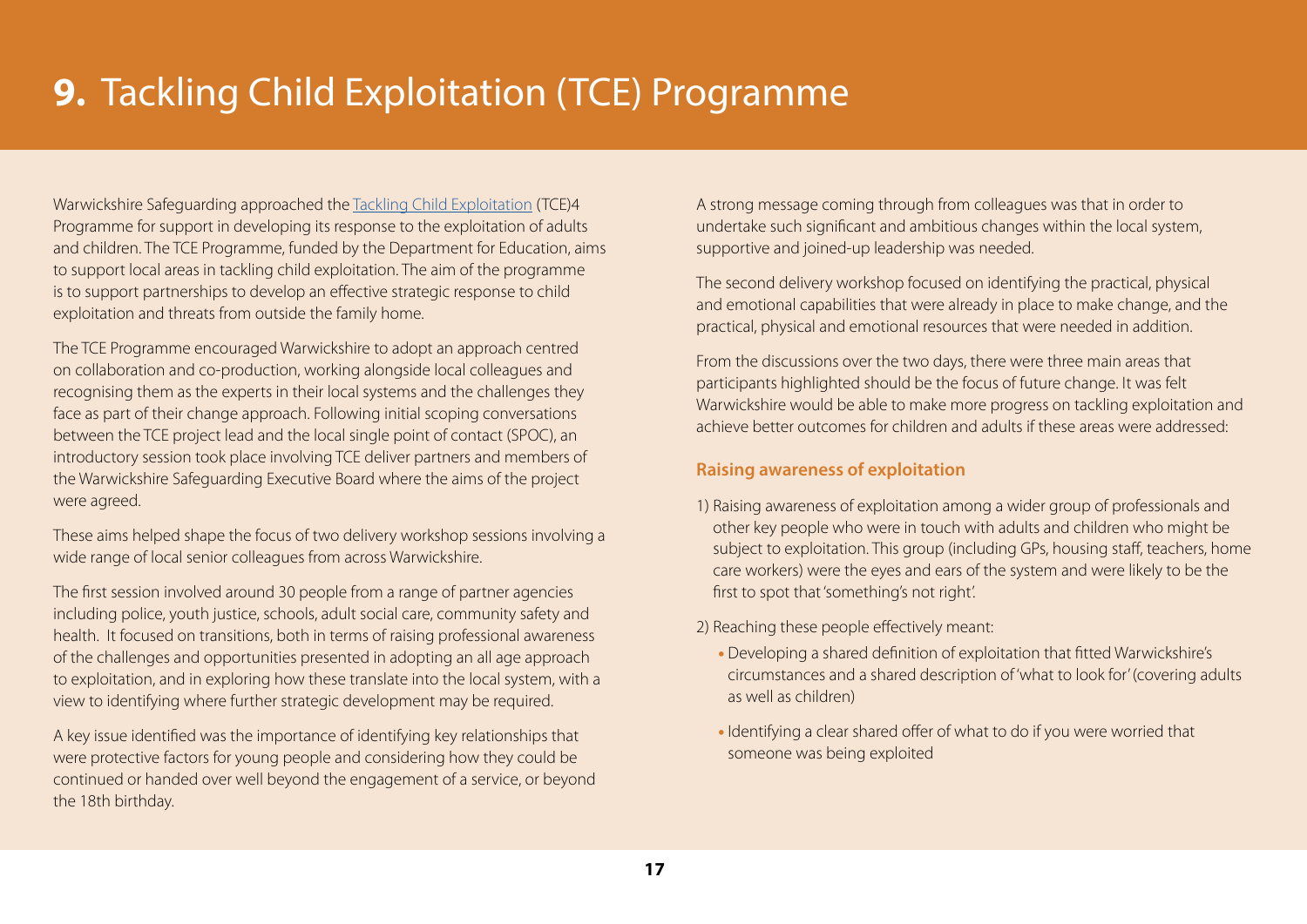### **Collaboration at a strategic/service level**

- 3) Collaboration at a strategic / service level. This involved:
	- Aligning training/awareness events across the county (both geographically and thematically)
	- Aligning Commissioning plans in order to prevent duplication and to ensure effective use of resources across the partnership
	- Including a wider range of partners in the strategic conversations including experts such as those commissioned to deliver specialist services across the children's and adults' landscape
- 4) Developing a shared understanding of roles and responsibilities across the Partnership
- 5) Considering governance implications what is the role of the Safeguarding Partnership, it's sub groups, and other, more operational leads
- 6) Finding spaces for informal conversations and networks so that people know who is who, are able to build strong and trusting working relationships, and have the opportunity to build professional peer support networks

### **Support / Resources**

- 7) Support / Resources to enable both collaboration and awareness raising to happen. This included:
	- Integrated systems that 'talk' to each other
	- A variety of specific suggestions such as hubs, maps and networks
	- Support for staff wellbeing both in individual 1-1s and supervision (making sure that supervision covered wellbeing as well as case management), as well as group support such as 'soft spaces' where people could share their experiences, concerns and offload together.

Warwickshire Safeguarding would like to formally acknowledge and thank the professionals from the TCE Programme for their support. The findings of the programme have been taken into consideration when develop our response to develop the Warwickshire Safeguarding Exploitation Action Plan.

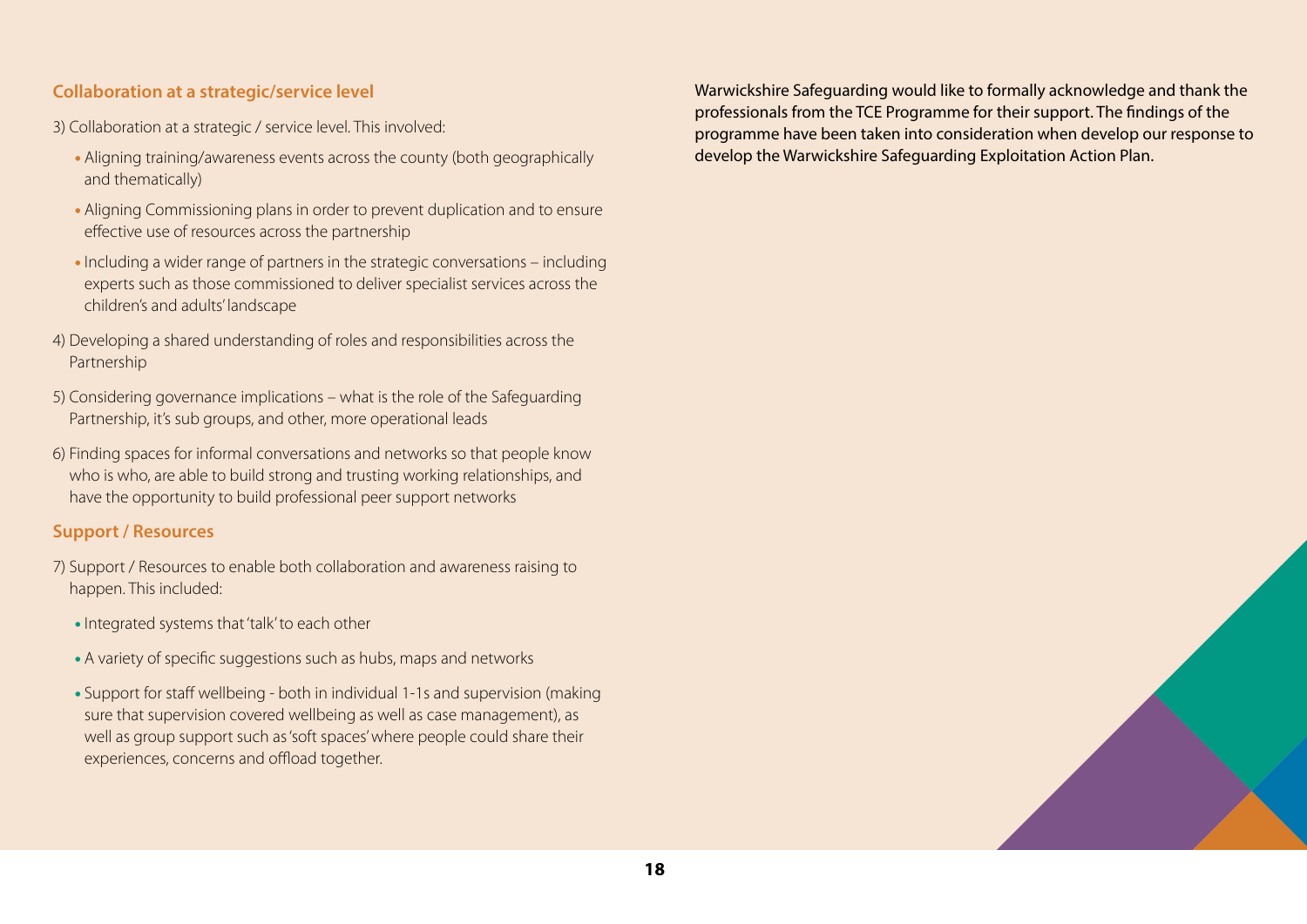# **10.** Role of Exploitation Subgroup

Warwickshire Safeguarding Partnership created an Exploitation Subgroup, the role of the subgroup is to provide strategic oversight in relation to the protection of children and adults from harm as a result of criminal and sexual exploitation and abuse, people trafficking, modern slavery and missing people.

- **The Exploitation Strategy is a 3-year plan, which will be reviewed annually by the Exploitation Subgroup;**
- **The Exploitation Subgroup will be responsible for the development and implementation of an Action Plan to enable the Exploitation Strategy to be delivered. The Action Plan is a live document, enabling actions to be added as identified;**
- **To be effective the subgroup will be expected to link in with other strategic partnerships and organisations that have role to play addressing the issue of exploitation including the Safer Warwickshire Partnership and the Serious and Organised Crime Joint Action Group (SOCJAG).**

The subgroup will be held to account by the Warwickshire Safeguarding Executive Group, the subgroup will also be expected to provide regular updates to the Warwickshire Safeguarding Partnership where against the action plan can be scrutinised